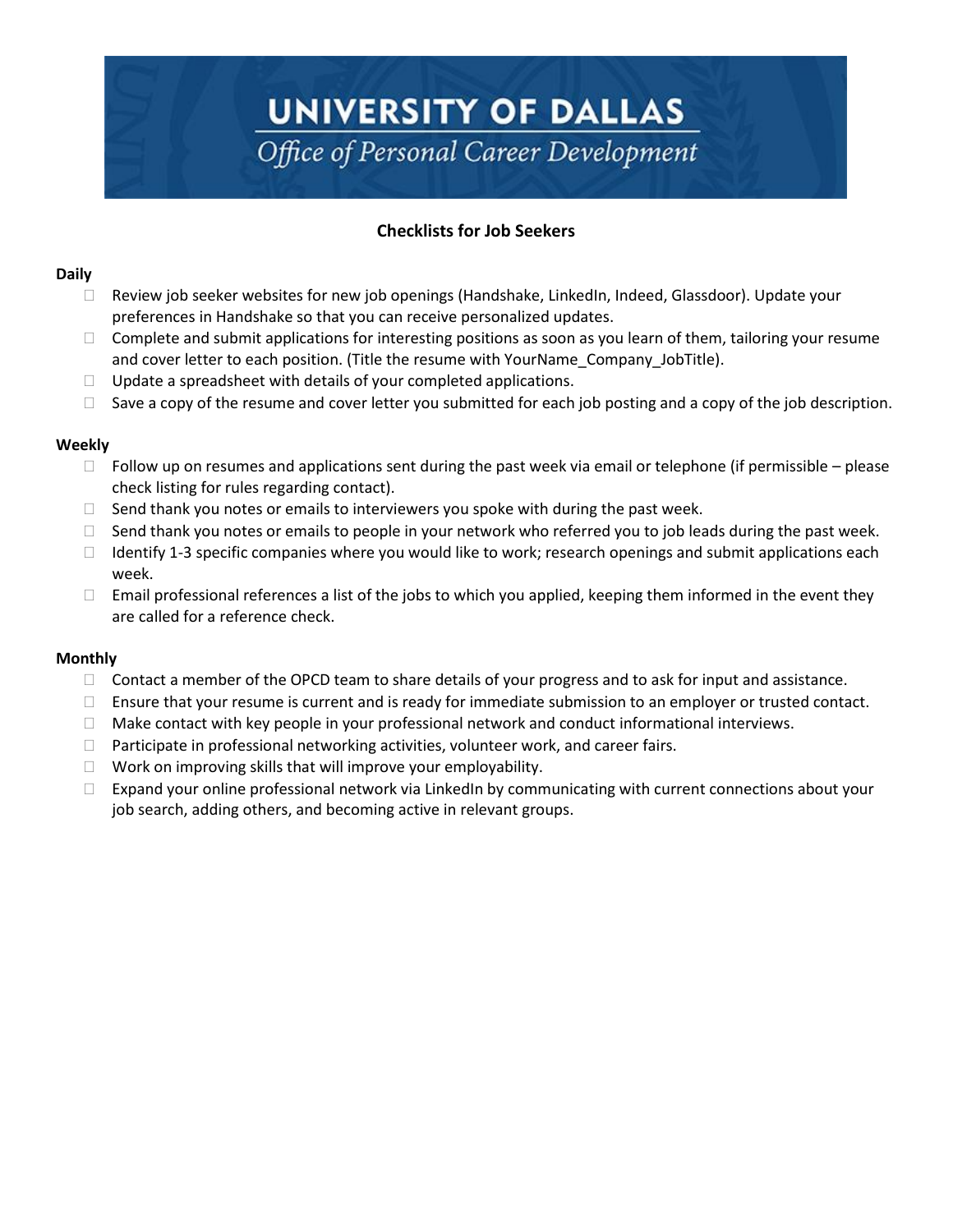# **Job Search Facts**

According to a [U.S. Bureau of Labor Statistics](https://jobs.washingtonpost.com/article/how-to-land-a-job-by-networking/) and Yale University report, 70% of all jobs are found through networking rather than job boards.

- Additionally, 98% of U.S. employers have fewer than 100 employees. That means these organizations often do not recruit from college campuses. To find these "hidden" employers, you need to have a strategy.
- Using multiple job search methods will help you find a position faster than people who use only one or two, as data from the U.S. Bureau of Labor Statistics suggests. Visit [www.bls.gov](http://www.bls.gov/) for more information.

# **The Bottom Line**

- The internet should not be your only means of searching for jobs.
- Talking to people, asking questions, and being able to quickly and easily describe who you are (your interests, skills, experience) and what you're looking for may be your best job search method. Don't be afraid to network!
- Take advantage of UD resources like career events, job fairs, lunch & learns, company presentations, and other opportunities to meet and discover potential employers.

# **Developing Your Strategy**

As you develop your search strategy, you should:

- Create a list of 5-10 organizations with whom you are most interested in working. These organizations should get most of your attention. Actively work to meet people in the organizations and learn more about their goals.
- Create a second list of organizations you have some interest in. When you have time, do some basic research to refine the level of your interest and find possible networking or career openings.
- Keep a log of research and activities, so you know who you've called, when, and next steps.

# **Define What You're Looking For**

What are your search criteria? Be honest with yourself and the people you talk with about your search (whether it's your Career Advisor or professional contacts you've made). Common search criteria are:

- Geographic location
- Application of skill set
- Connection to interest/passion
- Fit with work values

# **Field-Specific Research**

Research can make all the difference in your search. You need to look more like a great potential colleague than a desperate job seeker. It's your job to do the research needed to understand your top employers' needs and place yourself in situations where you can demonstrate your abilities. Where do you find the people you want to work with?

- **Professional organizations**. Nearly every profession you can think of has a professional organization. Simply do a Google search to find them. Association websites have info on current trends, salary surveys, job listings, directories of accredited graduate/professional programs and more. Check to see if they offer a discounted rate for student members and join while you're still in school.
- **Trade publications & journals**. What do people in your field read to stay current on industry trends and news? If you don't know, do some research and ask the professionals you connect with what they read. Some sample trade publications and journals include: The Wall Street Journal, Ad Age, The Chronicle of Philanthropy, The Chronicle of Higher Education, Variety, Publishers Weekly, and PR Week.
	- $\circ$  Subscriptions to many of these publications can be costly, so make use of copies or electronic subscriptions available through your academic department or the UD Library.
- **Job listing & professional resource sites**. There are online communities dedicated to particular fields where you can often find things such as job seeker resources, career guides, discussion forums, job listings, and more. Conduct additional research to find more sites that fit your interests. Some of our favorite sites:
	- o [UD Handshake](udallas.joinhandshake.com)

o [LinkedIn](https://www.linkedin.com/jobs)

- o [Glassdoor](glassdoor.com)
- o [USA Jobs](usajobs.gov)
- o [Indeed](indeed.com)
- **Social media**. Yes, social media can be a part of your research and job search. See more in Networking.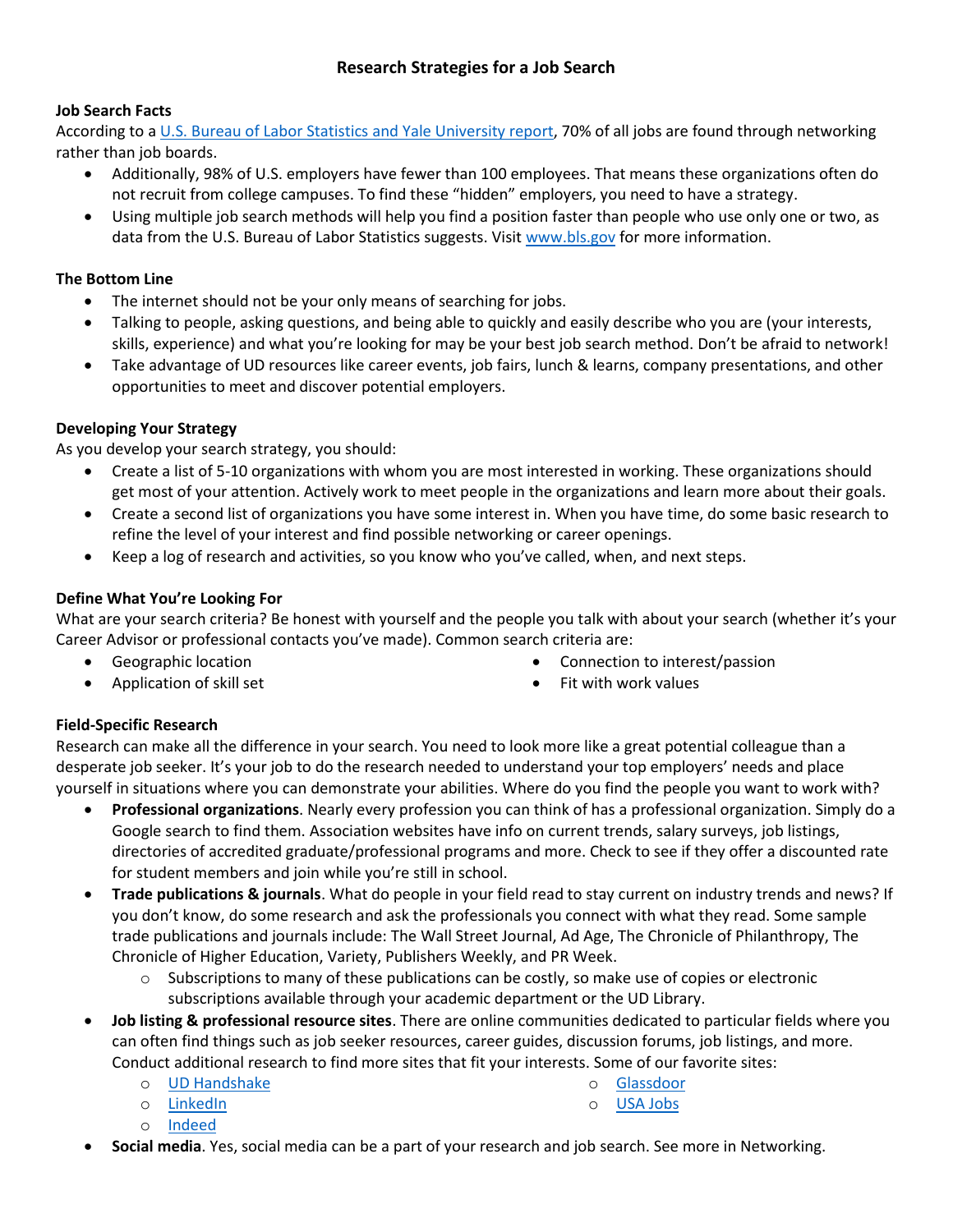## **Employer-Specific Research**

If you have particular geographic areas in mind, or are geographically limited, there are resources that can help you to uncover employers by location.

- Use [UD Handshake](udallas.joinhandshake.com) to find employers and job openings in a wide range of industries.
- Identify local resources such as online newspapers, networking groups, chambers of commerce, regional alumni clubs, etc., in your area of interest. They are a great way to find people who are doing work you find interesting.

Research your list of specific employers. Sources include:

- Company website and social media
- Media articles and coverage (check out press releases on their website, too)
- Employee review websites like Glassdoor and even Handshake (recently implemented reviews)
- Annual reports
- Recruiting materials/packets

## **Networking**

What are you doing right now to create or establish those important professional relationships? Meeting people gives you an opportunity to learn from them. If you are not sure what career path you would like to pursue, talk with many different professionals as they can help you narrow your areas of interest.

Networking is usually an informal discussion with people you already know or have just met. In fact, most students use networking all the time without even realizing it. When scheduling classes, have you ever asked a friend or classmate about their experiences, or to recommend a good class or professor? When making a relatively large purchase such as a new cell phone, athletic shoes, computer, or even a car, have you asked people you know what they've liked or disliked about theirs? Have you posted questions or answers to online boards like Handshake or Glassdoor discussing these kinds of topics? Guess what—that's networking!

Networking takes place whenever you:

- Meet with faculty or staff especially a Career Advisor
- Attend an employer info session or career event (UD job fairs, for example)
- Meet guest speakers or engage with your peers in class or through a student organization
- Talk with family, friends, and other acquaintances about their work
- Post content on Facebook, LinkedIn, or other websites
- Volunteer for a community service event

Because networking can happen anywhere, be prepared to introduce yourself and deliver your pitch about who you are and what you want to do. "You're a student at UD? What are you studying? What do you want to do after graduation?" You never know when that conversation can lead to a new contact or even an invitation to pass along your resume.

## **Using Social Media for Networking**

Here is a quick overview of several social media web tools you may want to consider using.

- [LinkedIn.](linkedin.com) 300+ million professionals use LinkedIn to exchange information, ideas, and opportunities. Also, LinkedIn pays Google to be the top search result when names are searched in Google. Learn how to effectively build your profile, connect with contacts, and find opportunities.
- [Twitter.](twitter.com) Stay updated with professionals or employers and keep others up to date with this instant information tool. Some organizations have Twitter accounts dedicated to job postings.

## **Bridging the Gap & Boosting Your Skills**

- [EdX classes:](https://www.edx.org/) free online courses from various academic institutions from MIT to Harvard.
- [Microsoft training and tutorials.](https://support.office.com/en-us/office-training-center)
- [Alison:](http://alison.com/) free comprehensive classes on financial literacy, personal and soft skills, digital skills, entrepreneurship.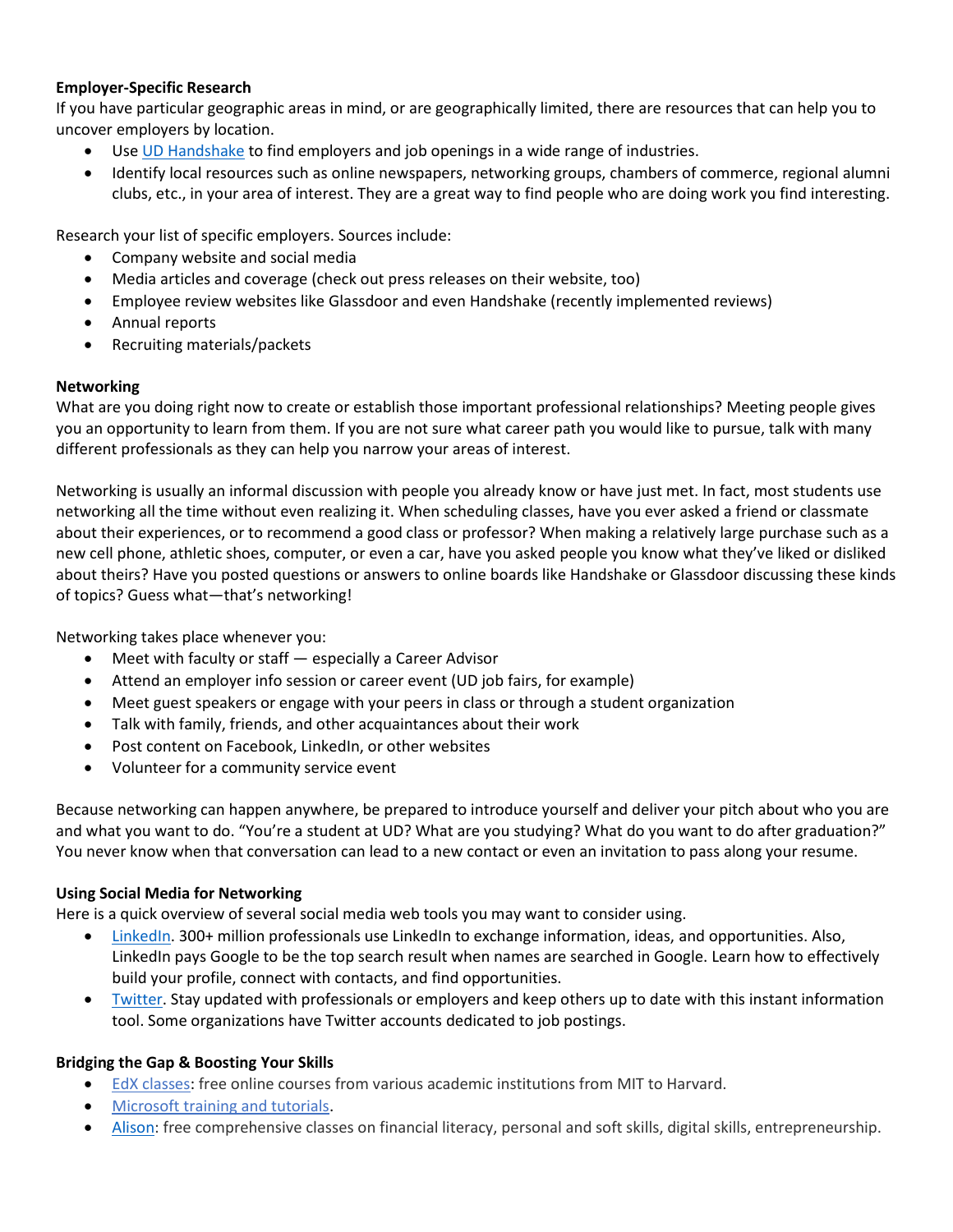Choosing and attaining meaningful post-graduation employment is an important challenge for college students. To aid this process, your career center and employers develop connections and programs, such as on-campus recruiting, resume referral services, and job fairs, in which you and your fellow students are active participants. In order for this process to be successful, everyone involved must work together. NACE's Principles for Professional Practice provides guidelines for that process in order to guarantee:

- that students can openly, freely, and objectively select employment opportunities, making these choices based on their assessment of the best use of their abilities, their personal goals, and other pertinent facts;
- a recruitment process that is fair and equitable to students and employers alike;
- support for informed and responsible decision making by students.

#### **What's Your Part in This?**

### **1. Provide accurate information about your academic work and records, including courses taken, grades, positions held, and duties performed.**

You can, however, refuse to provide an employer with specific information about any job offers you may have received from other employers. You do not have to name the organizations that have made you offers, nor do you have to provide specific information about what salaries you've discussed with those organizations. Instead, you can give broad responses to such questions, naming types of employers—"I've interviewed with employers in the retail industry"—and offering salary ranges rather than specific dollar amounts—"The salary offers I've received have been in the \$25,000 to \$30,000 range." Incidentally, it's in your best interest to research salaries and to let employers know that you have done so.

#### **2. Be honest.**

Conduct your job search with honesty and integrity. Do not lie or stretch the truth on your resume, applications, or during any part of the interview process.

#### **3. Interview genuinely.**

Interview only with employers you're sincerely interested in working for and whose eligibility requirements you meet. "Practice" interviewing is misleading to employers—wasting both their time and money—and prevents sincerely interested candidates from using those interview slots.

#### **4. Adhere to schedules.**

Appear for all interviews, on campus and elsewhere, unless unforeseeable events prevent you from doing so. And, if you can't make the interview because of an unforeseeable event, notify your career center or the employer at the earliest possible moment.

#### **5. Don't keep employers hanging.**

Communicate your acceptance or refusal of a job offer to employers as promptly as possible, so they can notify other candidates that they are still being considered or that the position is filled.

#### **6. Accept a job offer in good faith.**

When you accept an offer, you should have every intention of honoring that commitment. Accepting an offer only as a precautionary measure is misleading to the employer and may restrict opportunities for others who are genuinely interested in that employer.

#### **7. Withdraw from recruiting when your job search is completed.**

If you accept an offer or decide that full-time graduate or professional studies are for you, notify your career center and withdraw from the on-campus recruiting process immediately. And, let employers that are actively considering you for a job know that you are now out of the running. By informing everyone that you've got a job or are headed to graduate school, you not only get the chance to brag but also to help your friends who are trying to get on interview schedules or who are being considered for positions.

#### **8. Claim fair reimbursement.**

If an employer has agreed to reimburse you for expenses you incur in its recruitment process, your request should be only for reasonable and legitimate expenses.

#### **9. Obtain the career information you need to make an informed choice about your future.**

It's up to you to acquire the information about career opportunities, organizations, and any other information that might influence your decisions about an employing organization.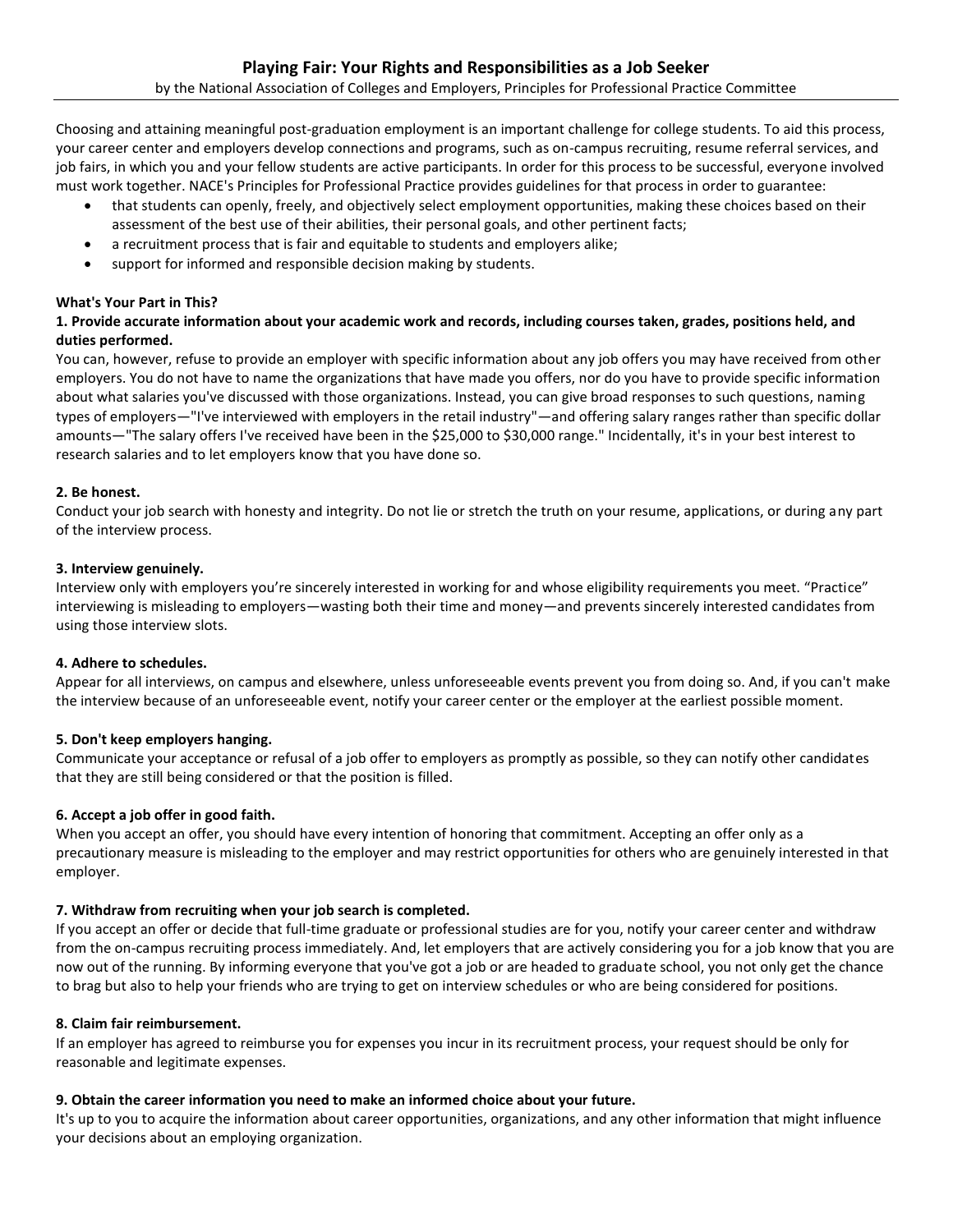#### **Glossary**

**Exempt employee**: an employee who is exempt from the overtime provisions under the Fair Labor Standards Act; these employees will not earn overtime pay.

**Non-exempt employee**: an employee who is not exempt from the overtime provisions under the Fair Labor Standards Act; these employees are eligible for overtime pay.

**Overtime pay**: a minimum pay rate (generally 1.5 times the normal wage), paid to hourly wage employees when they work over 40 hours per week.

**Cafeteria plan**: an employee benefit plan that allows the worker to choose from a variety of benefits to fit their needs.

**Defined benefit plan**: a retirement plan that pays a monthly income to a retiree for life based on a pre-determined formula; sometimes called a pension.

**Defined contribution plan**: a savings plan that provides an employee with a lump sum at retirement, the dollar value of which is based on contributions plus investment earnings or minus investment losses

**Tuition reimbursement**: (Also known as tuition assistance) is an employee benefit through which an employer pays for a pre-determined amount of continuing education credits or college coursework to be applied toward a degree.

**Co-pay or co-insurance**: the worker's share of each healthcare cost.

**Deductible**: the amount a worker pays out of pocket before an insurer begins to cover costs.

**Unemployment insurance/compensation**: provides benefits (payments) to eligible workers who become unemployed through no fault of their own, and who meet certain other eligibility requirements.

**Workers' compensation**: provides wage replacement (disability pay) and medical care benefits to employees who are injured on the job, in exchange for the employee agreeing not to sue the employer.

# **What is base pay and why is it so important?**

## **Employment & Benefits FAQs**

Base pay is your salary, not including bonuses or overtime pay. It's important because additional or extra pay, like bonuses and benefits, is often calculated as a percentage of your base pay.

# **What is an advantage of being a non-exempt employee?**

Non-exempt employees will be paid overtime if they are required or asked to work more than 40 hours in one week. On the other hand, exempt employees are usually expected to put in as many hours as it takes to get the job done without extra pay.

# **Does an employer have to pay higher wages to those who work weekends or night shifts?**

This is called a pay differential, and it's optional for employers. They may choose to pay a higher wage to employees working weekends, holidays, or nights.

## **How does tuition reimbursement work?**

Tuition reimbursement policies can vary from company to company, but most companies require you pay for the tuition up front and then they reimburse you after course credits are completed or a degree is earned. Companies that offer this benefit will either have a set amount or percentage they will pay for your education per year. Tuition reimbursement is taxable income.